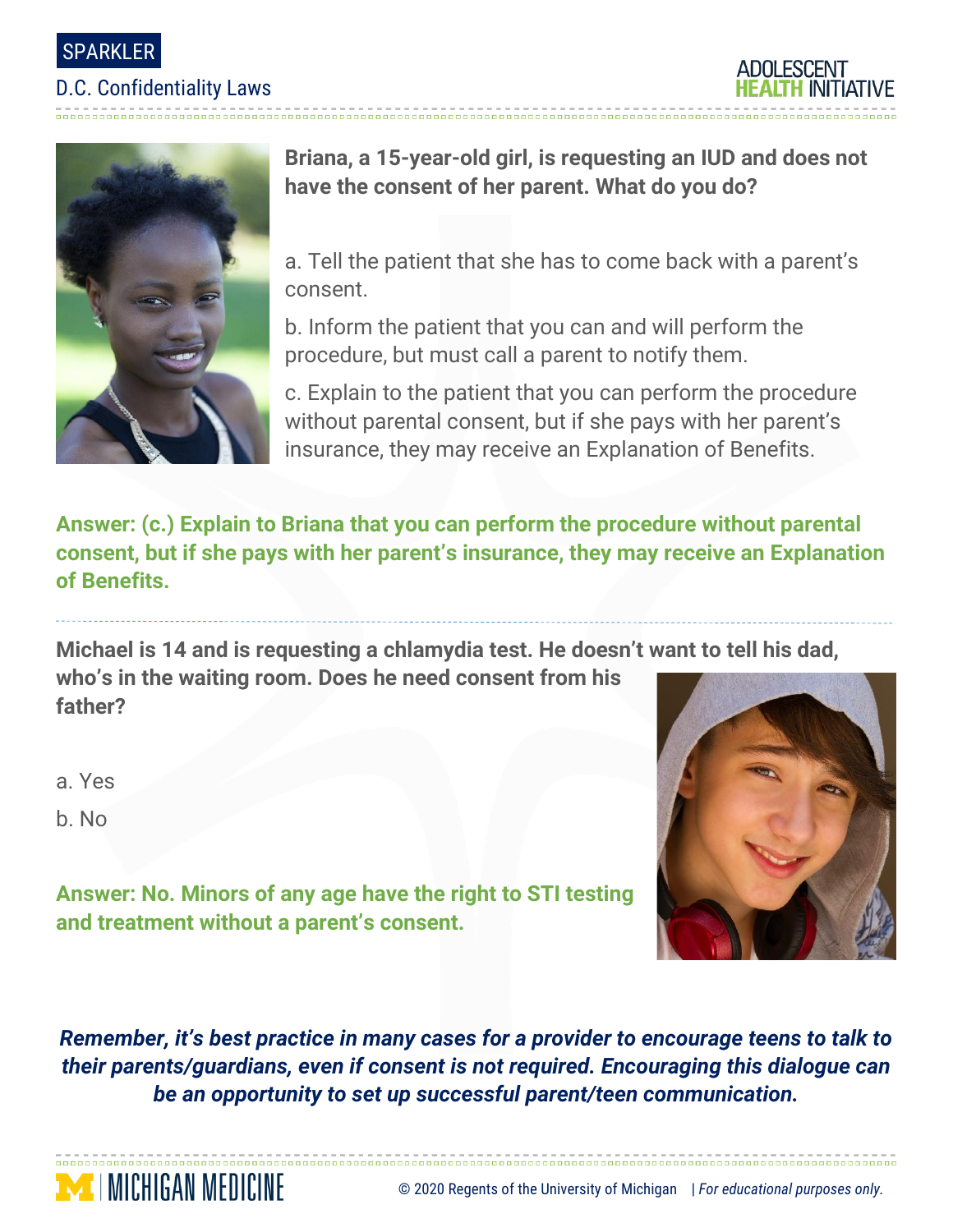SPARKLER

D.C. Confidentiality Laws





**Jade is 16 years old. Can she receive a pregnancy test AND prenatal care without informing her parents?**

- a. Yes
- b. No

**Answer: Yes. Minors have the right to pregnancy testing and prenatal care without parent/guardian consent.**

## **Which of these options below do not require parental consent?**

- a. HPV vaccine
- b. ADHD medication for a 13 year-old
- c. Inpatient mental health treatment
- d. Depo Provera contraceptive shot

**MENICHIGAN MEDICINE** 

**Answer: a. HPV Vaccine AND d. Depo Provera contraceptive shot. All other options require a parent's consent.**

*Remember, it's best practice in many cases for a provider to encourage teens to talk to their parents/guardians, even if consent is not required. Encouraging this dialogue can be an opportunity to set up successful parent/teen communication.*